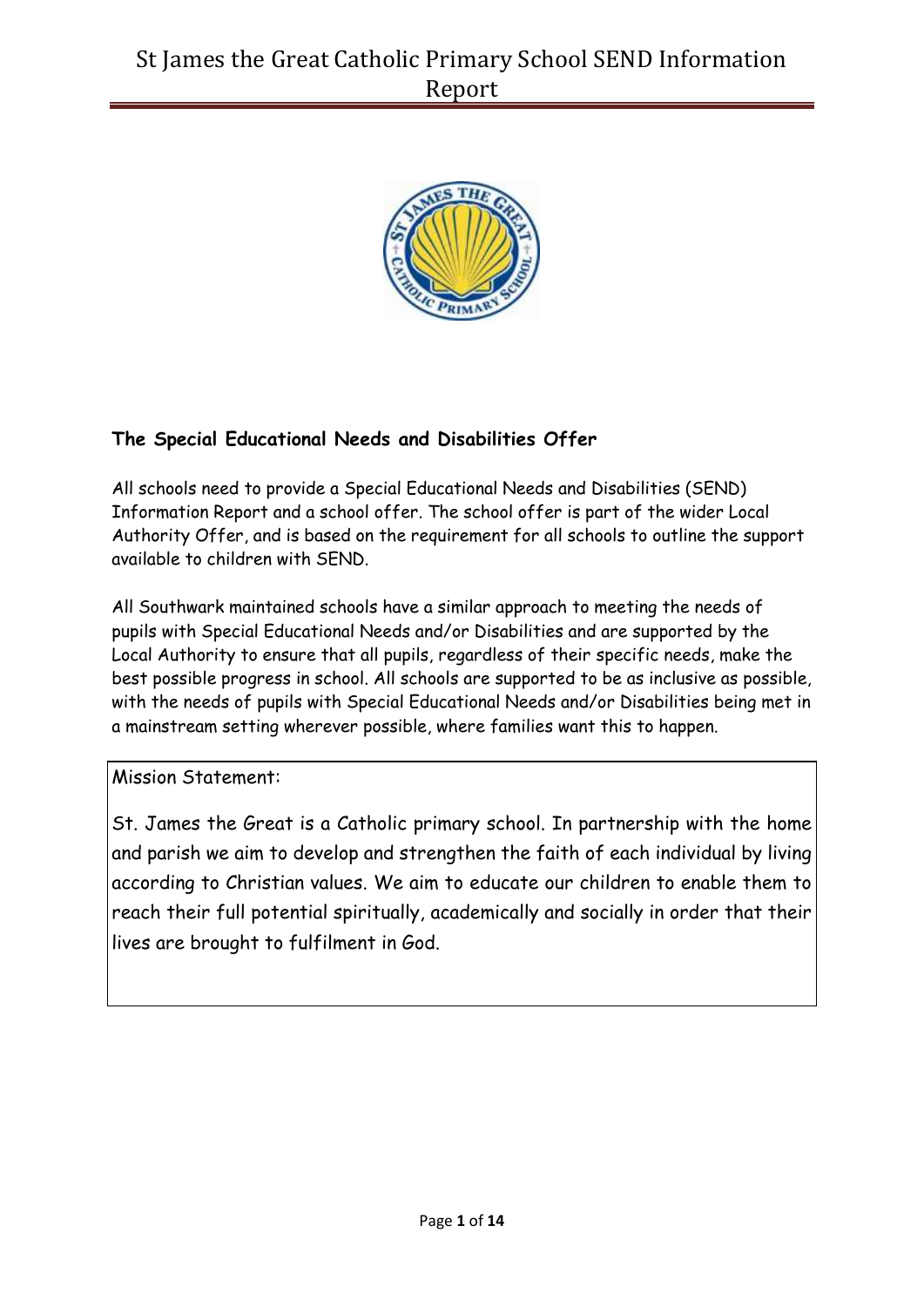# **Contents:**

| How will the school help my child manage the transition into secondary school? p.13      |  |
|------------------------------------------------------------------------------------------|--|
|                                                                                          |  |
| How are decisions made about funding and what can I do if I'm unhappy with this?.p.13    |  |
|                                                                                          |  |
| Where can I find out about what is available locally for me, my family or my child?.p.14 |  |
|                                                                                          |  |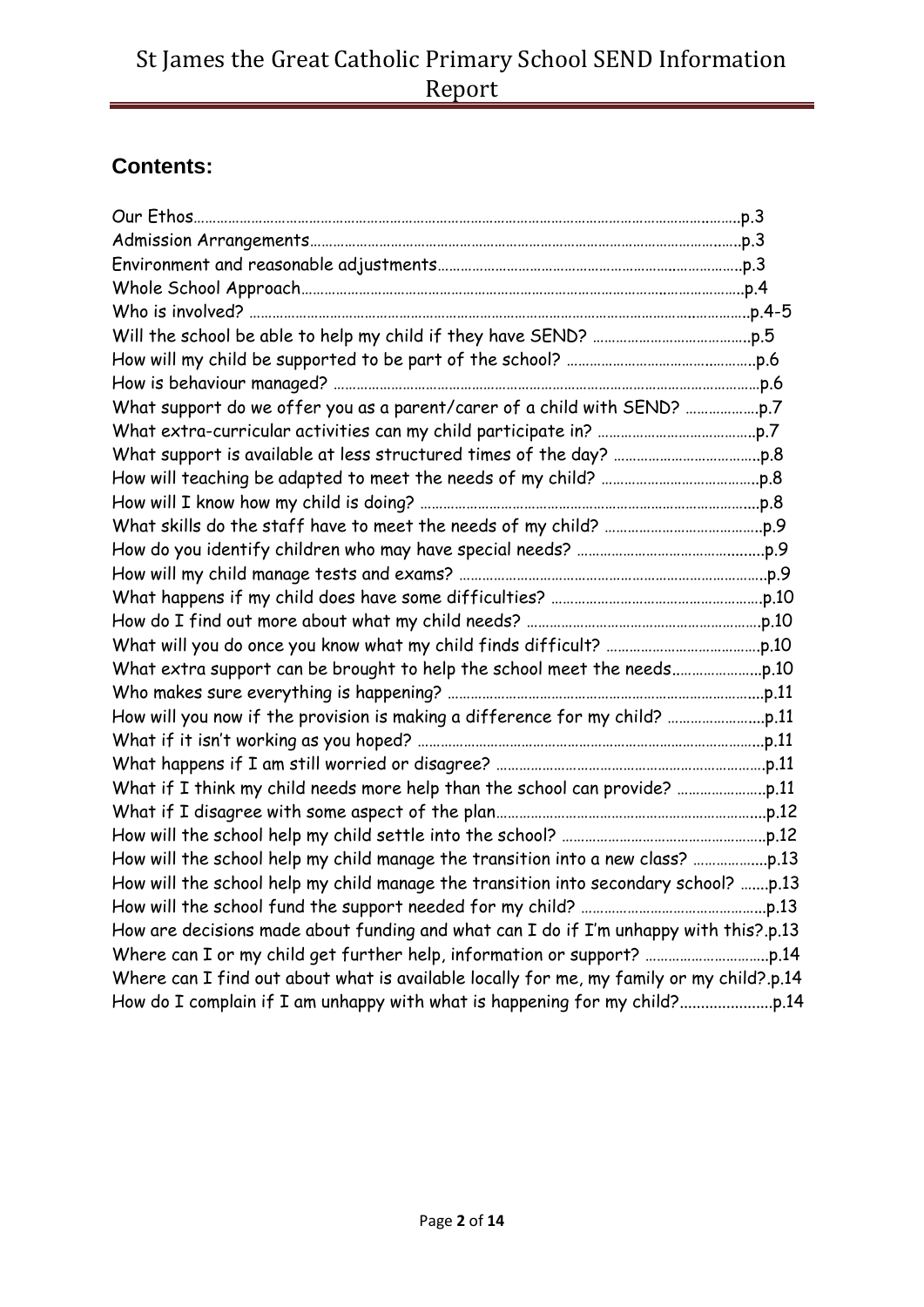## **Our Ethos**

At St James the Great Catholic Primary School every member of staff and every child has a positive attitude to others with Special Educational Needs and Disabilities (SEND). The school environment we create is somewhere where everyone has the right to feel safe, cared for and supported whatever their race, colour, gender, class, or physical challenge. Everyone in the school has a right to full access to the curriculum; and the right to learn in a caring environment where staff and children value their contribution to the life of the school.

This school is committed to reducing and eliminating barriers in accessing the curriculum and to promote full participation in the school community for pupils and prospective pupils with a learning difficulty and /or disability. For further information please refer to the Accessibility Policy and Plan which are available to view on the school website under 'School Policies'.

### **Admission arrangements**

Students with SEND are allocated places in two separate and distinct ways:

- Those pupils with Education Health and Care Plans (EHC Plans) have a separate admissions procedure overseen by Southwark's SEN team.
- Those pupils who have SEND but do not have an EHC plan are admitted via the normal school admissions criteria - see school website: www.stjamestehgreat.southwark.sch.uk

Detailed information and guidance of how to apply for a place at St. James the Great, both if your child has an EHC plan, or if s/he has special needs but does not have an EHC Plan, can be found on the following link: http://www.southwark.gov.uk/schooladmissions

Any Special Needs that are identified on admission are discussed with parents allowing the school to facilitate, and put into place, support mechanisms to cater for the child's Special Educational Needs or Disabilities.'

## **Environment and reasonable adjustments**

The school building is housed in a three storey Victorian building; however the ground floor is easily accessible. Teachers adapt classroom layouts to cater for children with special needs and or a disability. There is a toilet for people with disabilities on the ground floor.

For more information please view the Accessibility Plan which is available on the school's website.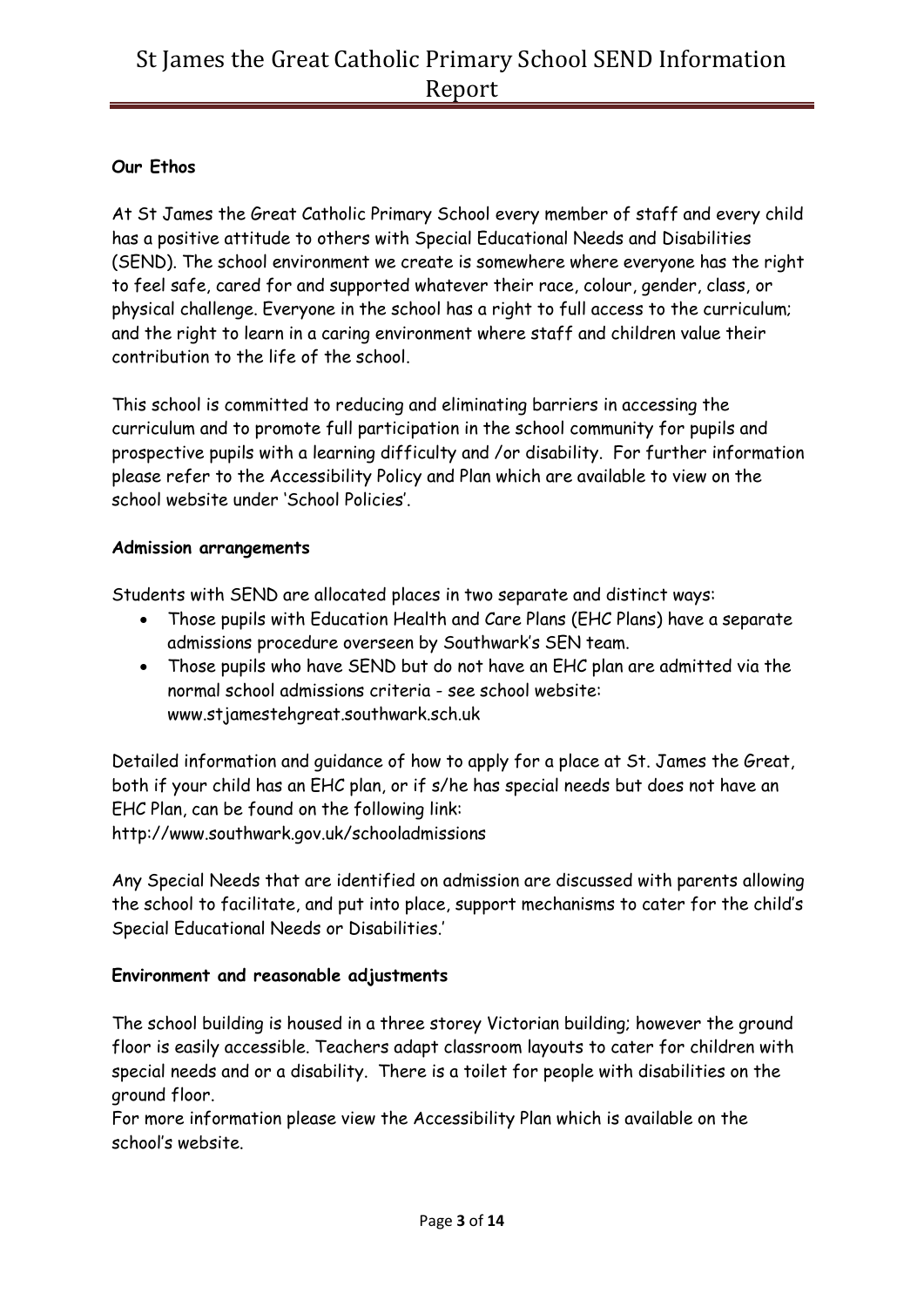### **Whole School Approach**

We provide for all kinds of needs at St James the Great, usually grouped into 4 categories:

- communication and interaction
- cognition (thinking) and learning
- physical and sensory
- social, emotional and mental health needs.

## **Who's Involved?**

Many people at the school will be involved in making sure your child is supported and achieves their full potential, but in different ways. The people include the class teacher, the Inclusion Manager, the SENDCo (Special Educational Needs/Disabilities Coordinator) and the Head Teacher.

#### *The child's class teacher*

Your child's class teacher is responsible for your child's learning and progress. Should you have any concerns you should speak to them in the first instance. They will:

- always focuses on high quality teaching and learning for all of the children in their class, including children with SEND.
- differentiate their planning and provision for the children; and their full range of unique abilities.
- check on the progress of your child and identify any additional help your child may need (this could be things like targeted work, additional support) and letting the Inclusion Manager and SENDCo know as necessary.
- ensure that all staff working with your child in school are able to deliver the planned work/programme for your child, so they can achieve the best possible progress.
- have a role in the initial information gathering for identifying and assessing if a child has an SEND.
- regularly communicate through a range of methods (e.g. pick-up times, phone calls, email, meetings, communication books etc.) with parents/carers.
- work with other members of school staff and external professionals where necessary to make the best provision for children with SEND – this includes the SENDCo and the Inclusion Manager.

## *The Inclusion Manager and the SENDCo*

If the school needs to involve other professionals, we will always ask for your permission to do so and involve you in the work that this person does. The Inclusion Manager at St James the Great is Irene Verguizas and she carries out a number of duties. Her contact details are 0207 703 5870, through the school office or email her directly at iverguizas.210@lgflmail.org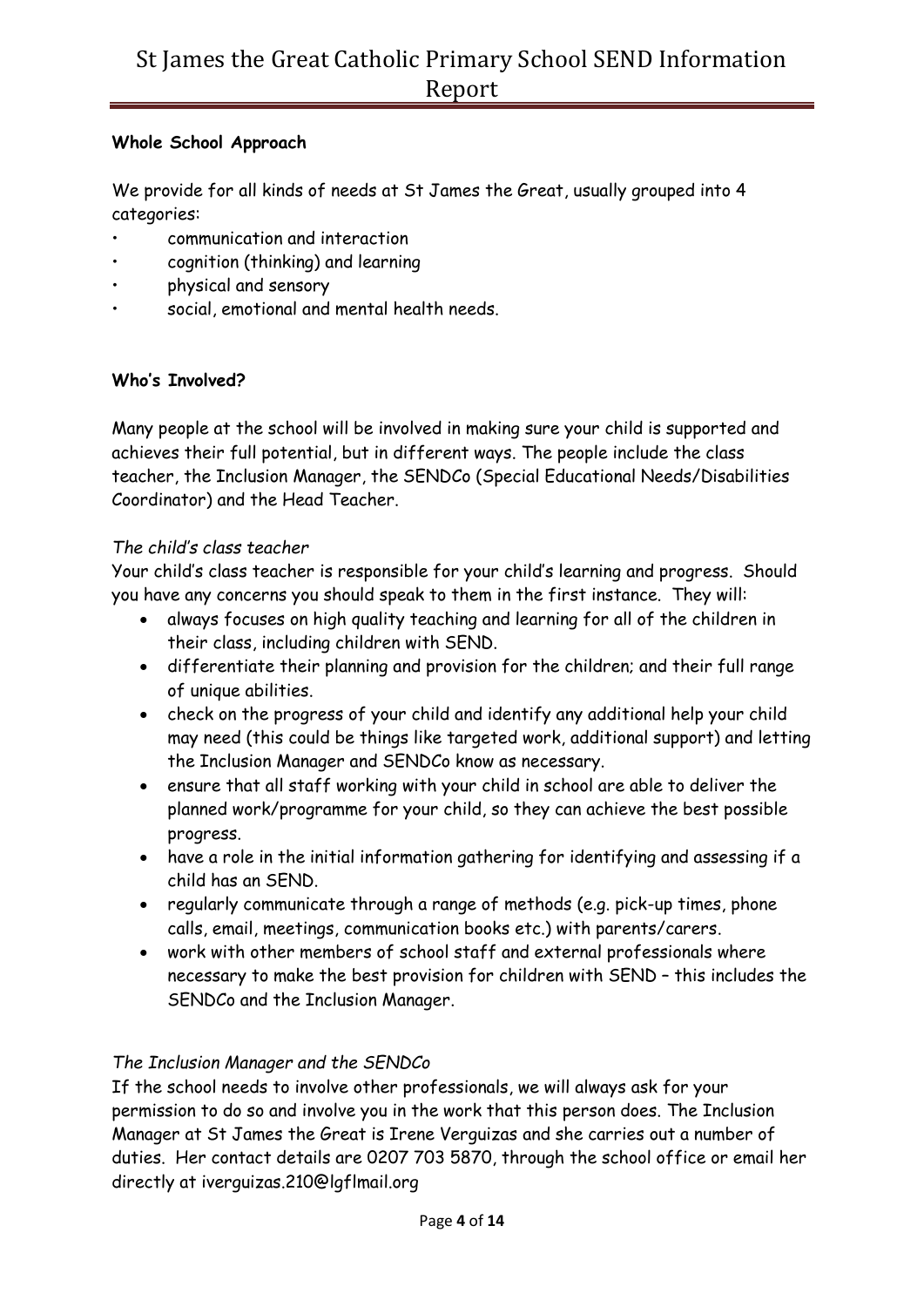She:

- supports teachers and other staff in making further assessment of children with SEND; including arranging for external professionals to become involved where this is necessary
- makes sure that children without SEND but who are underachieving have their needs identified and addressed.
- ensures that all of the interventions put in place for children with SEND are working, and that they are based on evidence and best practice of what works for children with SEND.
- liaises with all the other people who may be coming into school to help support your child's learning e.g. Speech and Language Therapy, Educational Psychology , etc.
- supports the Teaching Assistant (TAs), who work under the direction of the teachers in supporting children with SEND to be fully included and as independent as possible across the school day.
- works with families and other school staff to make the best provision for children with SEND and their families.
- keeps you informed about the support your child is getting and lets you know how they are doing.
- ensures that the school as a whole implements the Revised SEND Code of Practice (2014), and takes a strategic overview of the impact and effectiveness we have in this area.
- updates the school's SEND register (a system for ensuring all the SEND needs of pupils in the school are known) and making sure there are excellent records of your child's progress and needs.
- deals with compliments, concerns and issues as they first arise .

## *Head Teachers*

Janice Babb, the Executive Head Teacher, along with Denis O' Regan, the Head of School, have overall responsibility for ensuring that your child's needs are met. They also deal with any concerns that you may have about the work we are doing. They ensure that the governing body is kept up-to-date about SEND in the school. The governor for responsibility for SEND is Ian Ford.

## **Will the school be able to help my child if they have SEND?**

Our school is a three storey, Victorian built, one form entry school and we do not have a lift. Our only toilet for people with disabilities is on the ground floor but as far as is practicable we ensure that equipment and adaptations are put in place to support each child's individual needs. We encourage all families to apply for admission to the school for their child including those with disabilities. As a parent of a child with a disability, should you require more information about how the school can meet the needs of your child please contact the Inclusion Manager.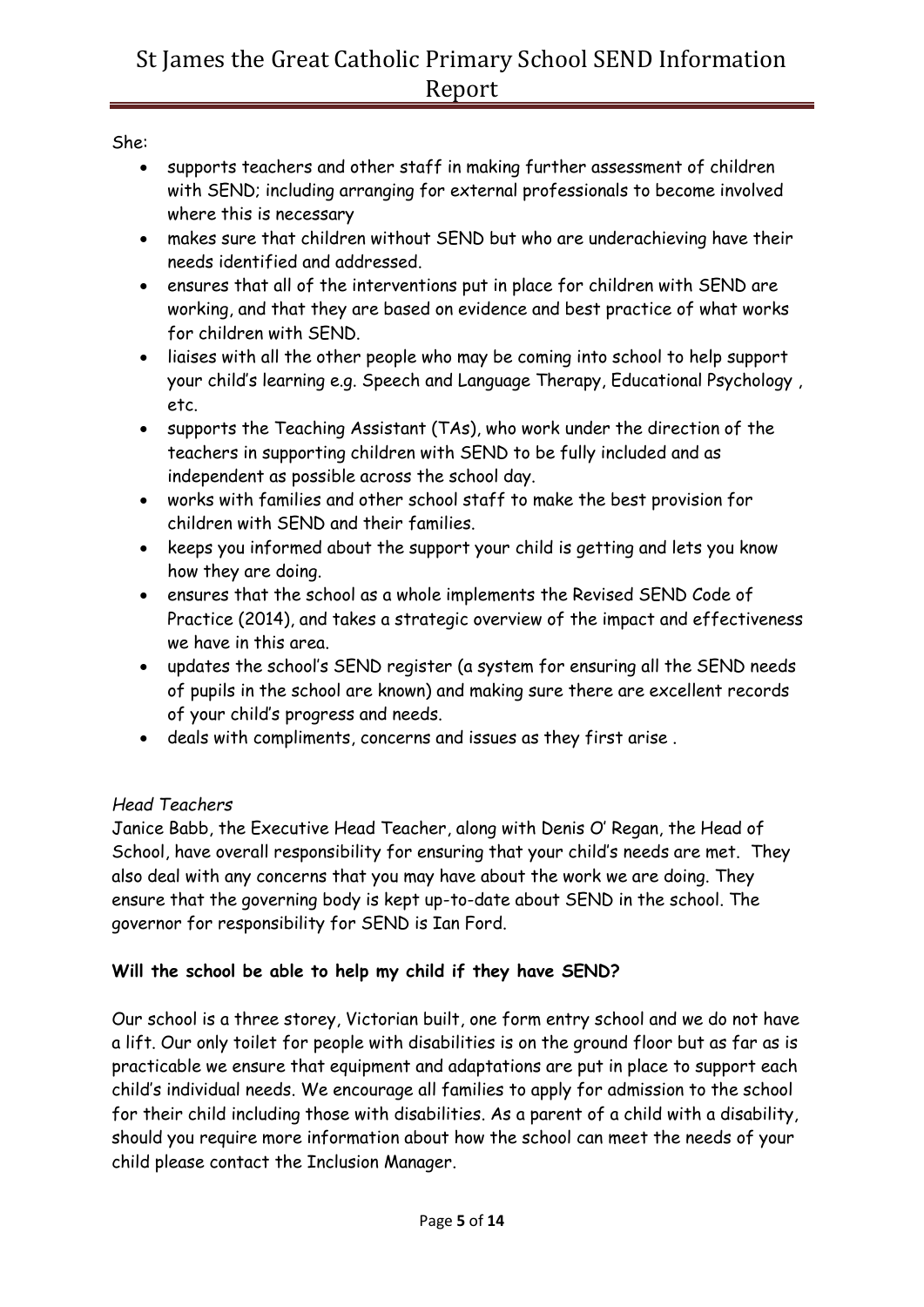For those families who are new to the school and to help children feel welcome, Irene (the Inclusion Manager) arranges tours of the school for prospective new children and their families. She also meets with the child and parent/carer where appropriate. If the child has been attending another setting, she tries to arrange a transition meeting with the previous school. For those children joining Reception class there is an open morning in the summer term for parents/carers to come along and meet the teachers and find out more about classroom routines. The school can provide a transition book for the summer break with photos of the school and key staff so parents/carers can use these with their child, where such an approach would be beneficial in helping the settling in period.

### **How will my child be supported to be part of the school?**

Most children with SEND are supported through the regular opportunities provided to all children; high quality teaching, excellent play opportunities and supportive staff. Some children with social, emotional or mental health needs find accessing and participating in school life difficult. For these children, we can use strategies such as social groups, social stories as extra support to help them address these barriers to their learning.

The curriculum of the school encourages children to develop respect for others, responsibility towards those who are vulnerable and to value difference and diversity. We listen to the views of our children through their input in the classroom at discussion times as well as through those who are on the School Council. This way we encourage our children to take responsibility for their own words and actions which goes a long way to tackle bullying and inappropriate behaviour.

All children are set targets towards their learning goals and these are set with the children. Those children with SEND will be given the opportunity to share with staff what they think is going well and why.

#### **How is behaviour managed?**

Positive behaviour in schools is essential, and we have a behaviour policy. We always try to encourage good behaviour through setting high expectations, forming good relationships with parents/carers built on trust, sharing children's positive behaviour and attitudes to work in our achievements assemblies. When a child's behaviour is cause for concern, staff at the school use a wide range of sanctions to discourage the child. We always deal with each incident individually, taking into account the age and understanding of the children concerned. Staff may need to administer a number of sanctions such as:

- a spoken warning about behaviour or attitude to work, in the class or when the child is on his/her own
- separation from other children if they are being disruptive
- loss of playtime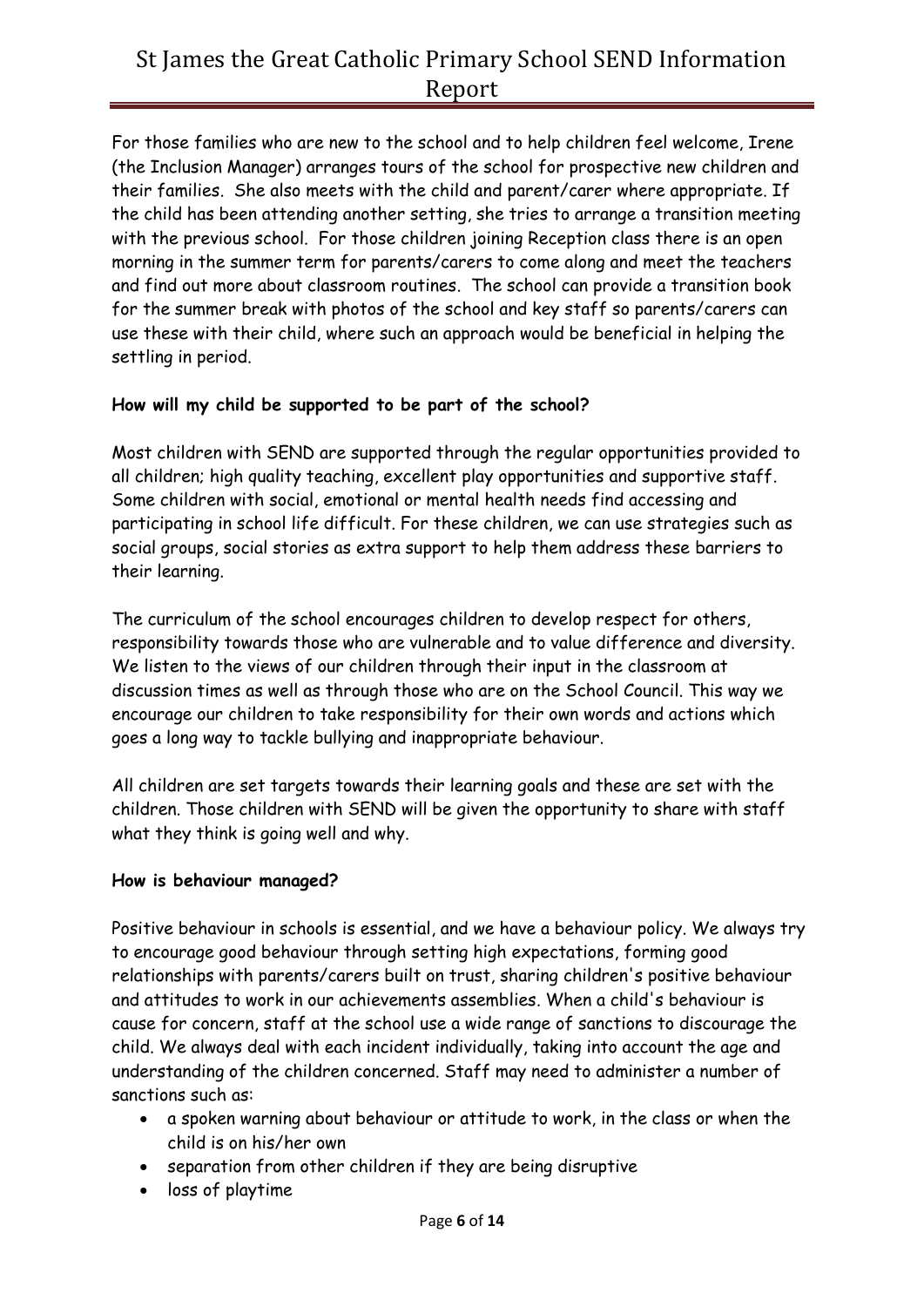• removal to another class or to a member of the Strategic Team for a short period of time.

### **What support do we offer you as a parent/carer of a child with SEND?**

Involving parents/carers in the life of the school is very important to us and we make use of a variety of strategies to do this:

- Class and achievements assemblies
- School newsletters
- Website
- Parents' evenings
- Workshops
- School Events
- Parish Events

Class teachers greet the children in the morning when they line up in the playground. We host termly parent's evenings for parents/carers to meet, discuss and see for themselves their child's progress in learning. Members of the Strategic Team are available at the beginning and end of the day to speak with parents.

Irene Verguizas is available to meet with parents/carers who have any questions or issues arising over the course of each term; but also schedules Team Around the Family meetings where these are necessary. This is an opportunity for parents/carers and external professionals who are working together to meet and plan or review provision that's been made for an individual child – these are usually children with severe and complex needs who have a number of different agencies working together.

For children with severe and complex needs who have an Education, Health and Care Plans, Irene arranges the Annual Review meeting. This is another opportunity for parents/carers and the child him or herself to come together to discuss and agree what's worked, what we need to focus on and what we are going to do next.

Workshops or other types of parenting support are at times arranged. Our website and Newsletters will keep you up-to-date with the School Offer.

#### **What extra-curricular activities can my child participate in?**

We do not discriminate against children with SEND, and extra-curricular opportunities are available for children with SEND. We have a range of after-school clubs at St James the Great. If you feel that your child requires additional support to access a club that they would like to attend, please speak to your child's class teacher or Irene. We strongly encourage all children to participate in school trips and school journeys – these are an important part of your child's time at this school. All school trips are risk assessed and we ensure there are appropriate measures taken to ensure all children's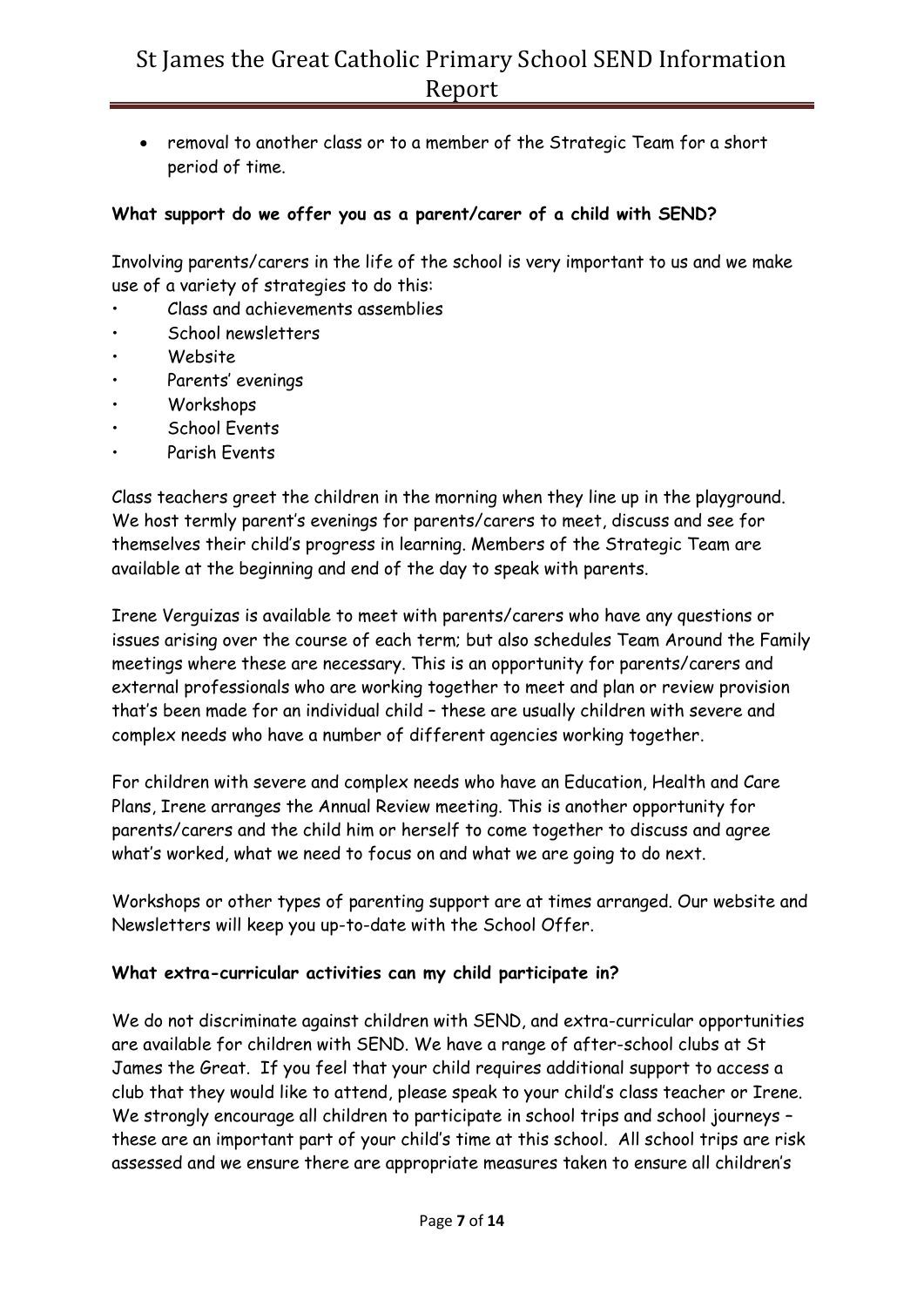safety and well-being when off-site. In Year 6, the children have a residential on the Isle of Wight. Year 5 have a sailing 'taster' for 5 weeks in the summer term.

## **What support is available at less structured times of the day (e.g. playtime, lunch**)?

We know that some children find less structured times in the day more challenging. We have distinct areas in our playground – places for busy games, a seating area and a 'park' area, so that children feel comfortable playing as they would like to play during break and playtimes; and also to not interfere unduly with the play of other children.

Where it's necessary, we can provide additional support to these children to facilitate access to playground equipment, encouraging them to play with others and helping the children learn how to resolve conflicts independently.

## **How will teaching be adapted to meet the needs of my child?**

At St James the Great, all teacher focus on providing all children with Quality First teaching (QFT). This means that we focus on the effective inclusion of all pupils in high-quality everyday personalised teaching. Such teaching is based on:

- the teacher having the highest possible expectations for your child and all pupils in their class
- building on what your child already knows, can do and can understand
- different ways of teaching being in place so that your child is fully involved in learning in class – this may involve things like using more practical or visual methods of learning
- clear objectives that are shared with the children and returned to at the end of the lesson
- lively, interactive and creative teaching styles, across the curriculum
- the provision of stimulating and challenging learning experiences
- good feedback to the children about what has worked and 'even better if'., so that children know what their next steps for learning are
- opportunities for the children to assess themselves and their peers as relevant.
- As part of QFT, all teachers differentiate: this means they tailor their teaching to meet a child's individual needs. They might change the content slightly, or how they teach, or the product expected at the end of the learning – all based on what works best for your child.

## **How will I know how my child is doing?**

Parents/carers are strongly encouraged to attend all termly parents' evenings, as this is a critical opportunity for you to find out about your child's learning and development, it is also an opportunity for you to share with your child's class teacher any of your child's achievements and strengths that you would like us to celebrate in school. We also have regular achievements assemblies, to which you are invited.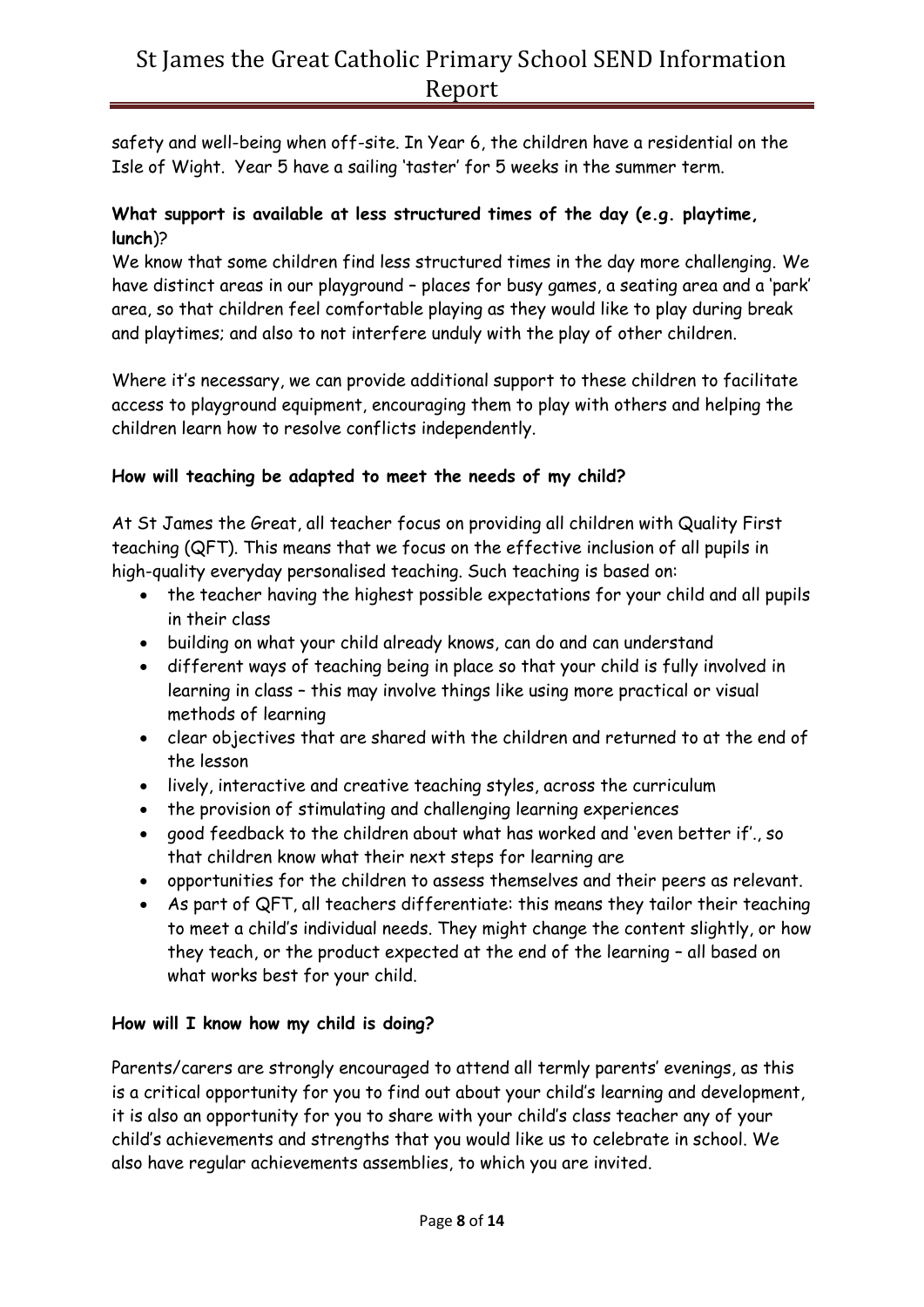## **What skills do the staff have to meet the needs of my child?**

- All class teachers in the school are qualified teachers, or they work directly under the guidance of qualified teachers, and all have access to a range of support and training opportunities across the year.
- The school has a training plan for all staff to improve the teaching and learning of children including those with SEND. This includes whole school training on SEND issues such as Literacy difficulties and Speech and Language difficulties
- Individual teachers and support staff attend training courses run by outside agencies that are relevant to the needs of specific children in their class e.g. from the Early Help Service, the Autism Support Team, etc.

## **How do you identify children who may have special needs?**

We use a range of strategies to identify whether you child has SEND or is underachieving their potential. These include receiving information from health professionals or staff from a child's previous setting/school. For those children who arrive to us with needs already identified we always contact these practitioners to find out what they have been working on and what needs to happen next. For other children, we first provide high quality teaching and observe their response to this. It is only when your child doesn't make expected steps of progress after having this teaching and we have ruled out other explanations, that we start making further assessment of SEND

This is done through teacher observation and assessment, use of specific assessment tools and the involvement of other professionals where needed (e.g. asking your permission for a Speech and Language Therapist to assess your child's communication needs). We talk to your child and to you about their learning, what is working for them, where the gaps are and how we can best work together to make progress.

## **How will my child manage tests and exams?**

Ongoing formative assessment is carried out by teachers both formally and informally during a unit of work. The results of formative assessment have a direct impact on the teaching materials and strategies employed immediately following the assessment. Results and observations are kept in teachers own assessment folder and in children's books/folders. If your child has been identified as having SEND and is making small steps of progress Irene and your child's class teacher may decide it is necessary to create an individualised learning profile.

Summative assessments (tests) occur at defined periods during the academic year such as pre-determined SATs tests as well as other standardised tests. Summative tests are used alongside teacher assessment to help teacher in making end of year and end of key stage assessments. Class teachers ensure those with SEND access suitably differentiated tests and have additional time if required. In Year 6 prior to SATs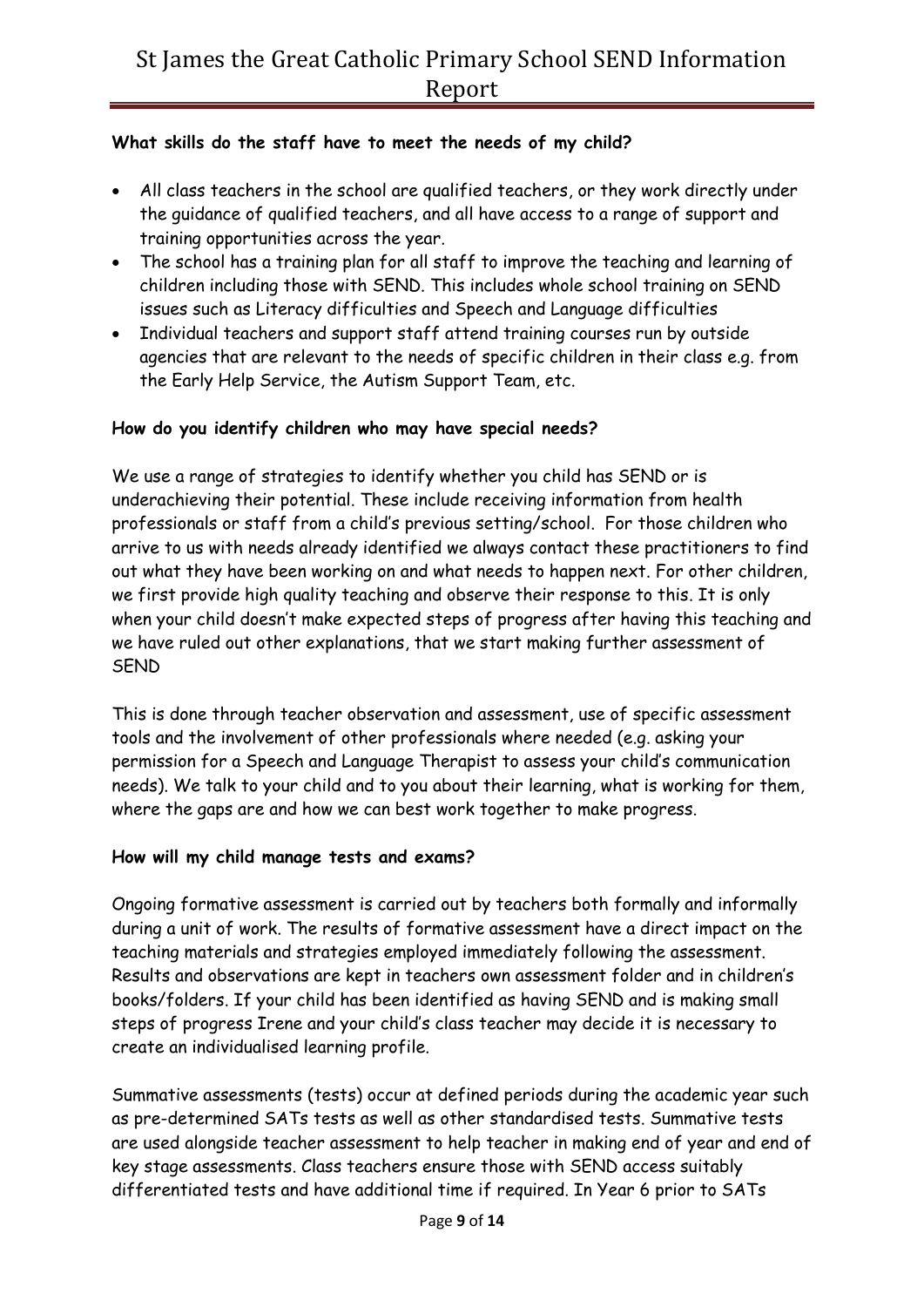assessments a decision will be made with you about whether or not it is appropriate for your child to participate. Irene, the class teacher and the Head of School will then determine whether any pupils with SEND require a reader, scribe and/or additional time to access the tests.

### **What happens if my child does have some difficulties?**

We further personalise the planning and provision we make for your child – working together to decide what outcomes we want for the year or the term, and then what support is needed to achieve those outcomes. The plan is then put in place, monitored and reviewed to check if it's made a difference. Some children benefit from small group work (sometimes called intervention groups). These can be run or overseen by the child's class teacher. Some intervention groups are focused on where the gaps are and use strategies that will close those gaps. The intervention groups will be monitored by the senior staff of the school. They may be run inside or outside the classroom.

We also sometimes provide specialist groups or individual support as advised by external professionals if children would benefit from this approach. For some children more specific, target led, small group or individual work will be needed to support their progress in school. This may involve working with a teacher, teaching assistant or other professional for example a speech therapist. This additional support may take place in or out of the classroom depending on the needs of all pupils. Please note that not all intervention groups are to support pupils with SEND.

#### **How do I find out more about what my child needs?**

As said before, the class teacher is responsible for every child, and on a daily basis observes and assesses what your child needs, how they are responding to the teaching and what changes might need to be made to this. If the class teacher would like support in assessment or provision, they discuss this with the Inclusion Manager and other senior staff, who then work together with your child and you to find out more about what your child needs.

#### **What will you do once you know what my child finds difficult?**

We put a plan together, implement it and give it some time to work. We set a date to review it, and then come back together to discuss whether it's made a difference. This process is known as 'assess, plan, do, review'.

## **What extra support can be brought in to help the school meet the needs of my child?**

There are a range of services we draw upon – Speech and Language Therapy, Physiotherapy, Occupational Therapy, Paediatricians (including the Social Communication Clinic at Sunshine House Child Development Centre), Child and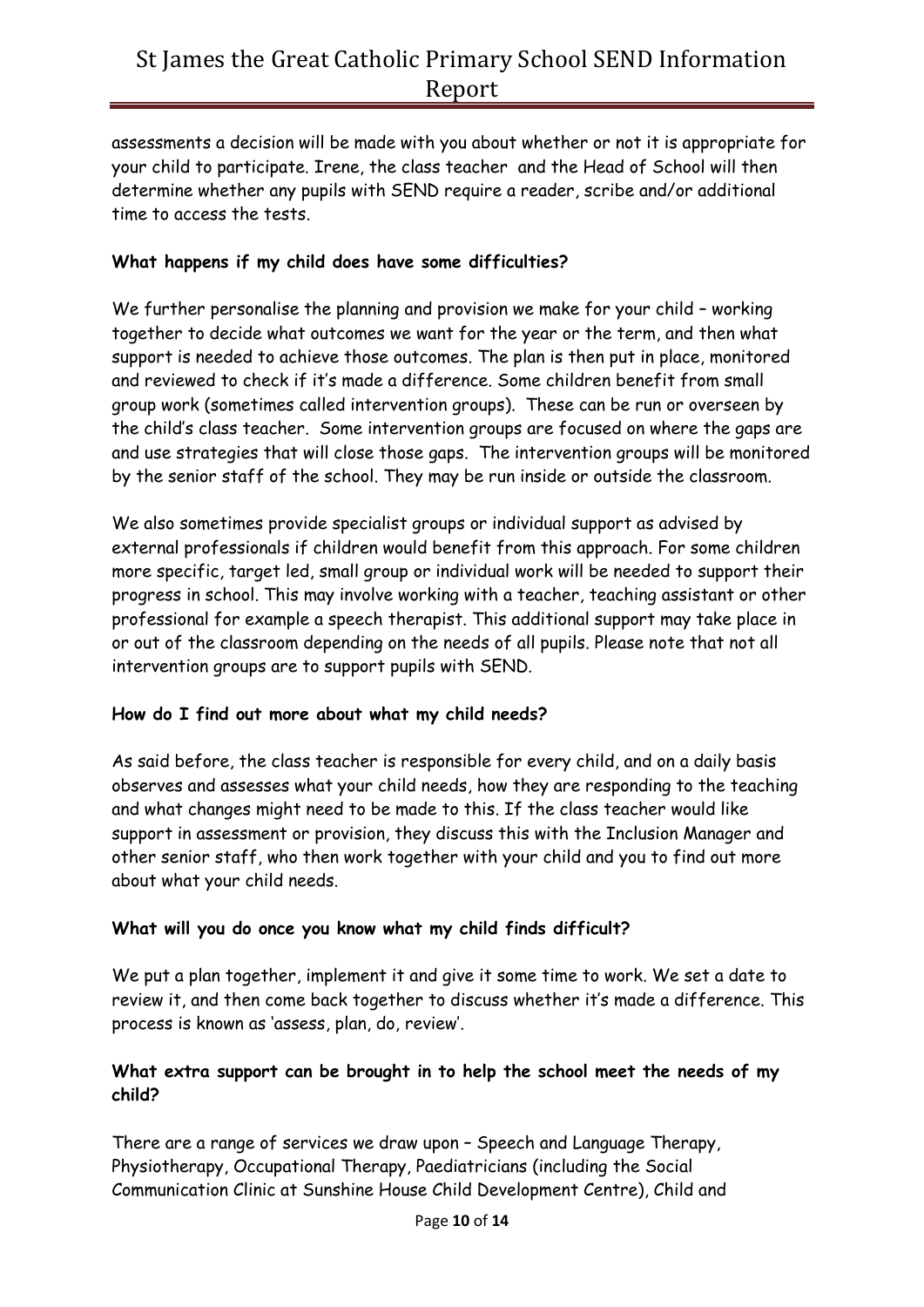Adolescent Mental Health Services (CAMHS) and specialist teaching staff (e.g. specialist teachers for literacy difficulties).

## **Who makes sure everything is happening?**

Every class teacher is responsible for every child in their class. The SENDCo, and Inclusion Manager because of their working relationships with external professionals, also have a responsibility to ensure that services for children with more complex needs are being provided. Ultimately, the Executive Headteacher and the Head of School are responsible for the education of all the children at the school and they too review the provision in place for all children.

### **How will you know if the provision is making a difference for my child?**

When we set the outcomes or goals that we want for your child, we try to be specific and measurable so we know if we are making a difference. For example, it might be that we want your child to read more fluently, or we would like them to count in 10s or to 100: it really depends on what your child's needs are and their personalised targets. You, as the expert on your child, will most likely notice these steps of progress and you sharing your child's achievement at home are really important to us! By setting targets and goals for learning and reviewing your child's progress against these will help us evaluate the effectiveness of what we have put in place.

## **What if it isn't working as you had hoped?**

After we review the initial plan and strategies we've put in place, if we find progress has stalled or isn't as quick as we might have hoped, we will discuss with you the available agencies who can help us. We ask your permission for their involvement and they observe and assess your child, speak with the teacher or teaching assistant, meet with you and help us think together about what we need to do next. This could be more personalised provision, different teaching strategies or different types of intervention groups – it will depend on your child's needs.

## **What happens if I am still worried or disagree?**

Talking through your concerns with Irene, the Inclusion Manager, will help identify what the outstanding concerns or worries are and how we can best help. If you still cannot agree, you are encouraged to speak to the Head Teachers.

#### **What if I think my child needs more help than the school can provide?**

If you think that your child needs more help than the school can provide, there is the option of asking the local authority for an assessment to decide whether an Education, Health and Care Plan (EHC Plan) is needed. Having an EHC Plan means your child needs a very significant amount of individualised support that cannot be provided from the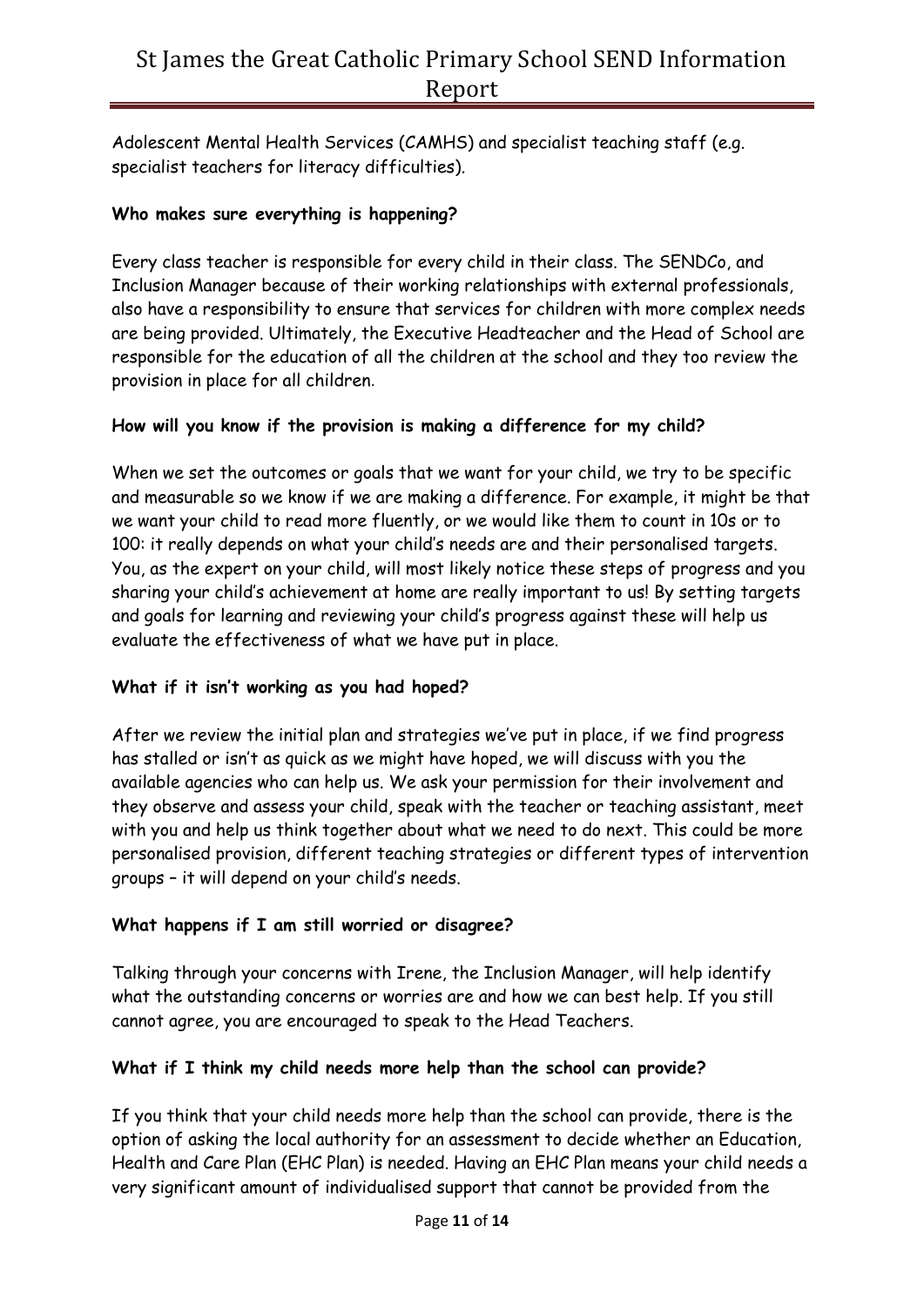budget available to the school. It also usually means their needs are very severe, complex and likely to have a lifelong impact on their learning and development.

For your child this would mean:

- The school (or you) can request that the local authority carry out an assessment of your child's needs. This is a legal process which would set out the amount of support that will be provided for your child if they had an EHC Plan
- After the school have sent in the request to the Local Authority (with a lot of information about your child, including from you), they will decide whether they think your child's needs are complex enough to need an assessment. If this is the case they will ask you and all professionals involved with your child to write a report outlining your child's needs. If they do not think your child needs this assessment, they will ask the school to continue with school-based support.
- After the reports have all been sent in, the local authority will decide if your child's needs are severe, complex and lifelong. If this is the case they will write an EHC Plan. If not, they will ask the school to continue with school-based support and also set up a meeting in school to ensure a plan is in place to ensure your child makes as much progress as possible.

## **What if I disagree with some aspect of the plan, or I disagree about them conducting the assessment?**

The best thing for you to do is to talk to the local authority about why they have made the decision they have. The Southwark Information Advice and Support Service (SIASS), previously known as The Parent Partnership Service are also available to help you, and there are routes you can go down if you remain dissatisfied. Their contact details are: tel: 0207 525 2886 or 0207 525 2866; email: parentpartnership@southwark.gov.uk

## **How will the school help my child to settle into this school?**

- Irene arranges tours of the school for prospective new children with special educational needs and/or disabilities, and their families
- Irene also meets with the child and parent/carer where appropriate; and if the child has been attending another setting, she tries to arrange a transition meeting with the previous school.
- As mentioned before, our Reception class teachers host an open session in the summer term for parents/carers to come along and meet the teachers and find out more about classroom routines.
- The school can provide a transition book for the summer break with photos of the school and key staff so parents/carers can use these with their child, where such an approach would be beneficial in helping the settling in period.
- If appropriate, Irene will arrange additional visits or a staggered start for children with special educational needs and/or disabilities.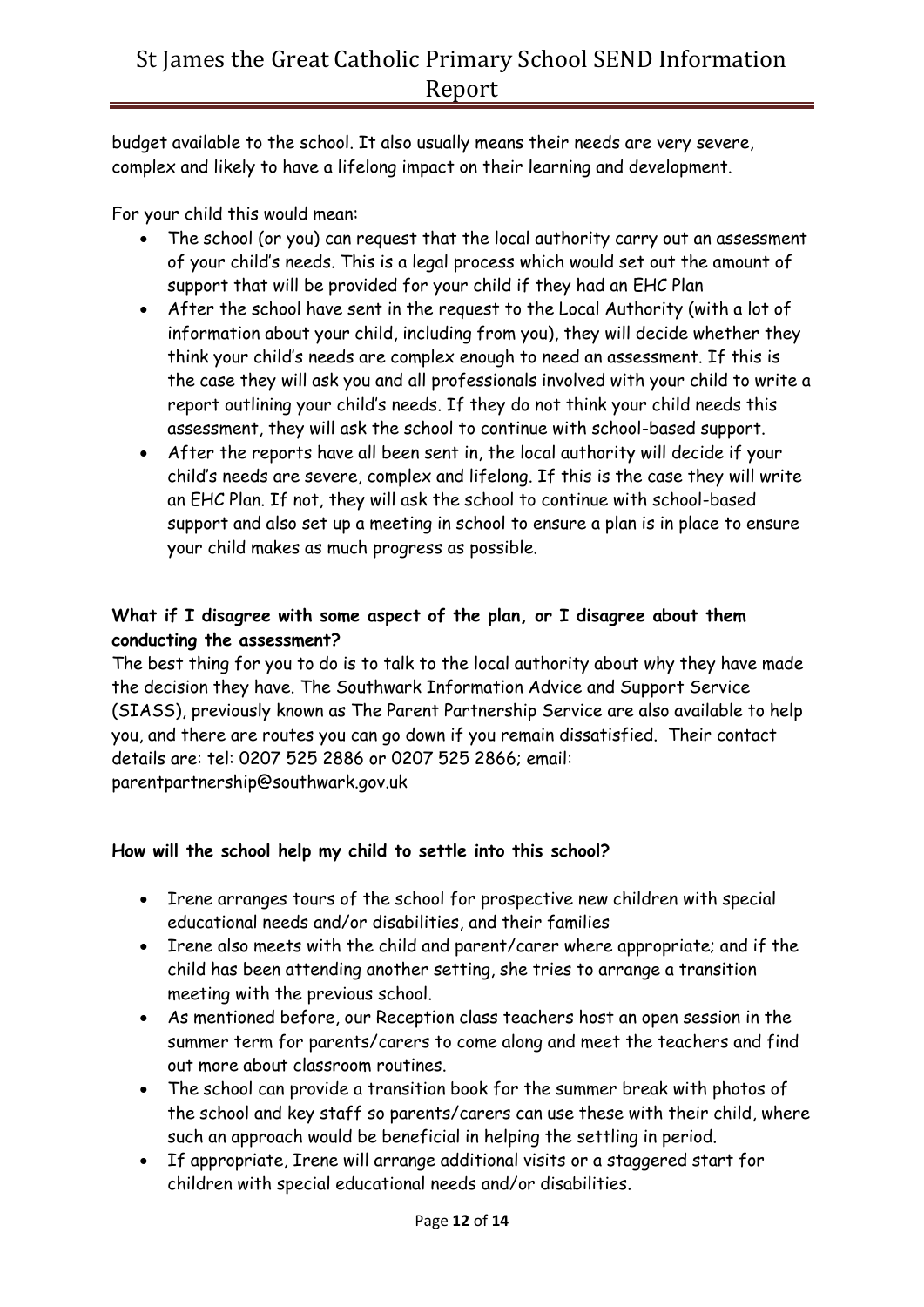## **How will the school help my child manage the transition into a new class?**

- A staff meeting is allocated for class teachers to share key information about the children in their class, including differentiation strategies, successful behaviour management strategies and your child's strengths and needs.
- Irene will schedule transition meetings for pupils with complex needs, so that they can become familiar with the surroundings and key staff.
- The school provides transition books for the summer break with photos of the school and key staff so parents/carers can use these with their child, where such an approach would be beneficial in helping the settling in period.

### **How will the school help my child manage the transition to secondary school?**

- Irene will liaise with the SENDCo of your child's new school, organising a transition meeting if necessary. Your child will be invited to attend all or part of the meeting as appropriate.
- As necessary and if the secondary school is in agreement, a familiar member of the support staff team will attend additional taster days with your child.

## **How will the school fund the support needed for my child?**

Part of the school's budget has been allocated to help it meet the needs of pupils with SEND. At St James the Great, we manage these resources effectively and try to ensure that pupils receive adequate support to help them make progress. The Governing Body has a responsibility to maintain an accessibility plan to ensure that the school premises and site is accessible to all regardless of special educational need and / or disability.

#### **How are decisions made about funding and what can I do if I'm unhappy with this?**

Governors set the budget at this school and the Executive Headteacher and Head of School report regularly to the governing body on how resources are deployed. Unless your child has an Education Health Care Plan, their learning and support all comes from the school's delegated funding. Only those children with the most complex needs receive an additional sum of money which is in turn given to the school.